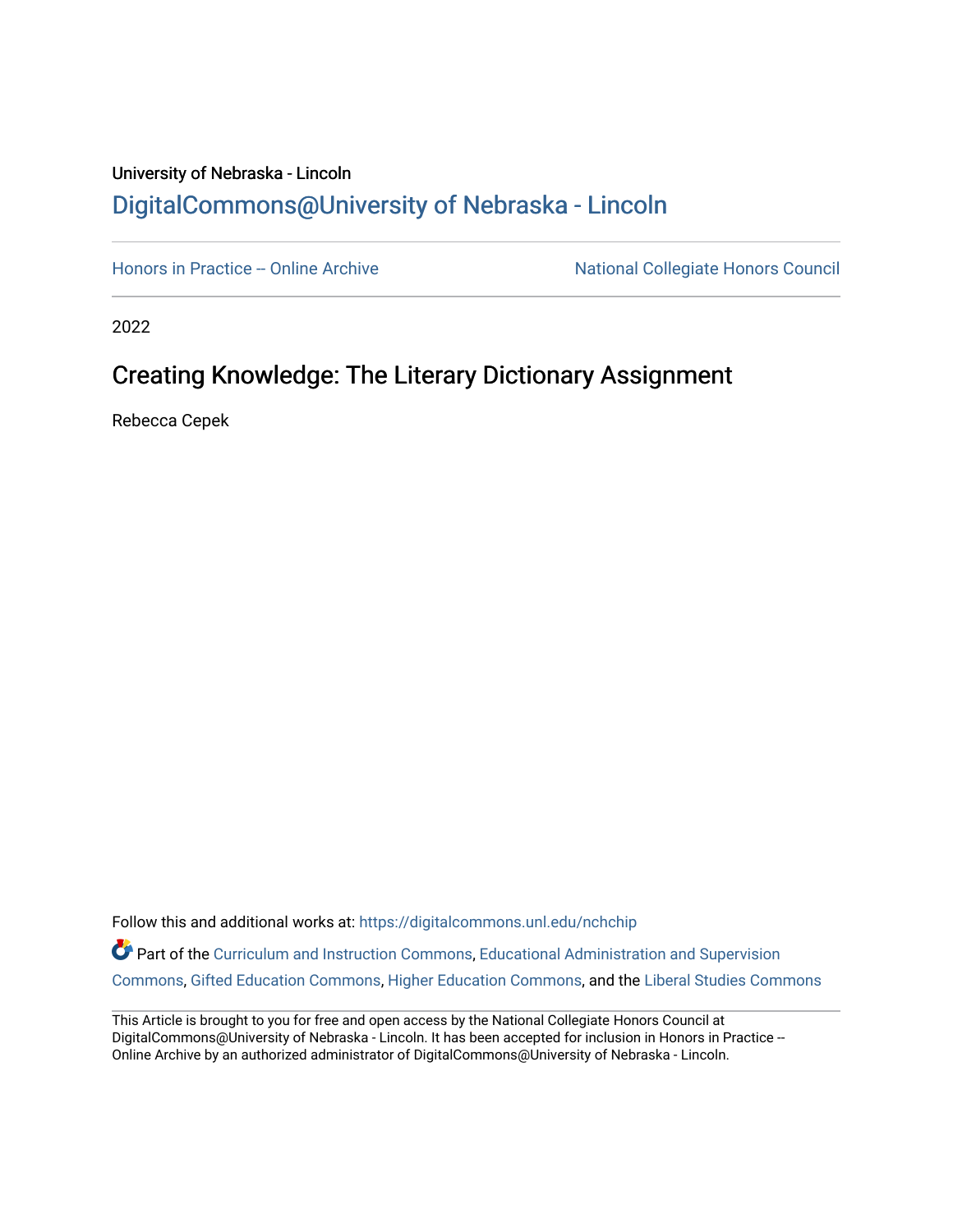# **Creating Knowledge: The Literary Dictionary Assignment**

#### Rebecca Cepek

Fairmont State University

**Abstract**: A literary dictionary assignment provides honors students with an understanding of the ways knowledge shifts and changes over time as well as an opportunity to create knowledge rather than just recall correct answers.

**Keywords**: teaching methods; literary terms; etymology; Graff, Gerald, 1937– ; Fairmont State University (WV)–Honors Program

**Citation:** *Honors in Practice*, 2022, Vol. 18: 158–60

 $\Gamma$  or honors students, reciting the correct definitions of key terms—regardless of discipline—is generally simple. Where they struggle is understanding the ways such definitions may shift over time, shedding or accruing meanings with changes in usage, context, and critical perspective. To allow students to engage with such changes and to continue a tradition of "teaching the conflicts," I have students create a dictionary of literary terms over the course of the semester. Though Gerald Graff argued for more complex issues, his larger point is worth recalling, namely that knowledge is not a fixed, immutable thing transferred from professor to student and then recited by the student to the professor in an endless loop. Honors students, many of whom struggle under the weight of perfectionism, need especially to understand language as fluid and malleable rather than as fixed and invariable.

The assignment itself is relatively simple and can be expanded or contracted depending on the needs of the class. In its current iteration, students sign up for a literary term from a list I provide at the beginning of the semester. Each student must then find three separate definitions of their chosen term. I require them to use a dictionary of literary terms from the university library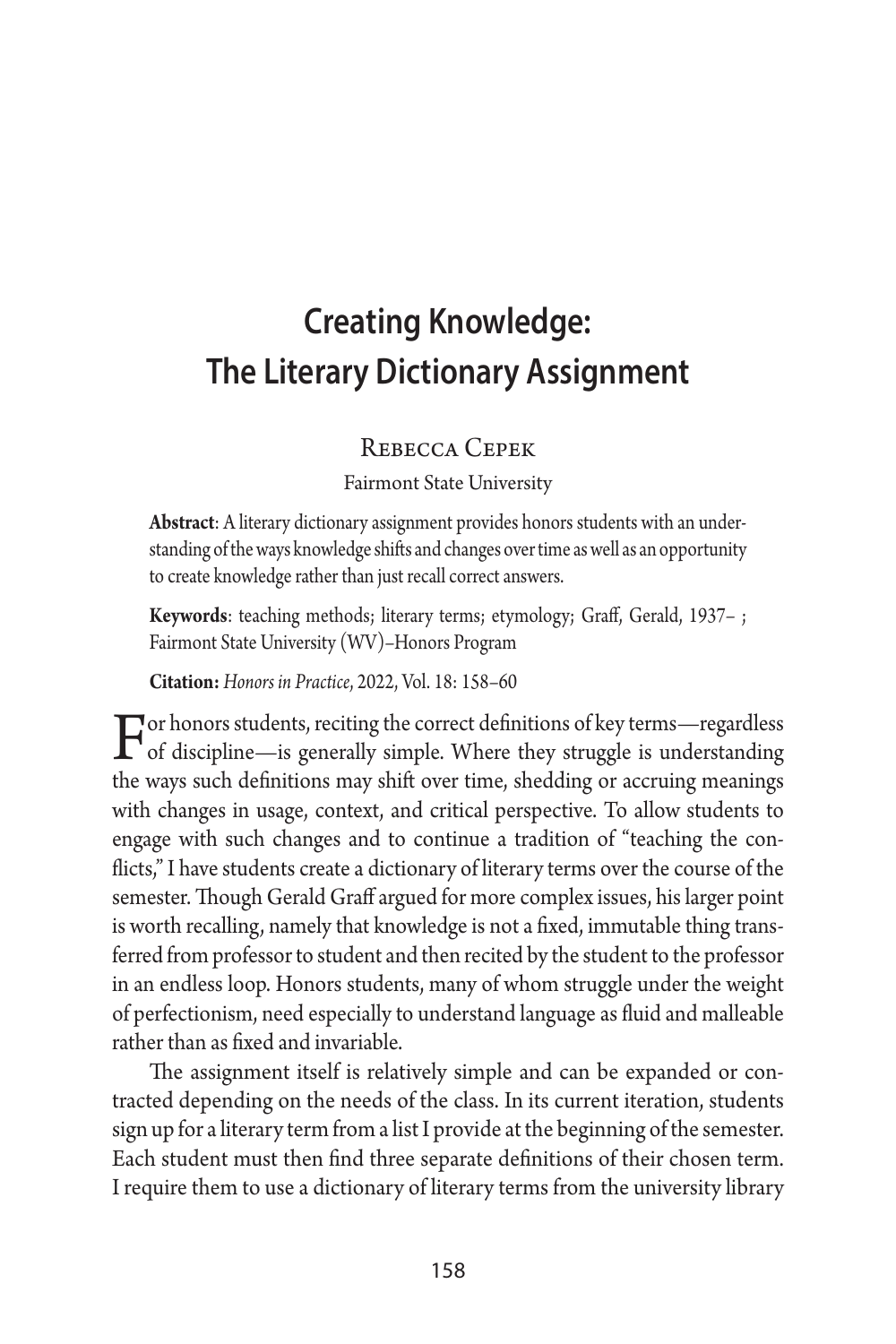so that they learn the term's traditional definition. Next, they must consult the *Oxford English Dictionary Online*, which allows them to survey the term's etymology and usage history. Finally, they must consult a freely accessible online dictionary or encyclopedia (Wikipedia is acceptable) to provide them with an overview of the popular understanding of the term.

Once they have collected three definitions, they must come up with their own definition of the term based on these definitions, class discussions, and their own prior knowledge. They must also provide two examples of the term from two different literary texts, most often from our class readings, but they may also choose examples from other texts. They compile this information in a brief essay and submit it for my review, after which they present their findings to the class. Finally, they upload their definition and examples into a class Google document. This document serves not only as a class resource but also as a living document to which we can return and amend definitions and add examples, as necessary.

In addition to the Google document, refreshed for each subsequent class, class discussions after presentation and instructor feedback are necessary to bring students into thoughtful conversations. Students are keen to understand which terms seem to remain relatively stable and which have shifted. One term that can lead to interesting discussions is *alliteration*. For example, Wikipedia defines *alliteration* as "the conspicuous repetition of identical initial consonant sounds in successive or closely associated syllables within a group of words" (par 1), whereas both the *OED Online* and *The Oxford Dictionary of Literary Terms* omit the requirement that these consonants be initial sounds, though the latter notes that this is "usually" the case (par 1). A discussion of why this definition has shifted can lead fruitfully to other areas of interest in the honors English classroom, such as the debate over prescriptivism versus descriptivism.

However, this assignment is not limited to the English literature classroom. I have adapted it for my introductory composition classes as a way of teaching logical fallacies, and it would be particularly fruitful in the health sciences classroom, where terminology shifts with new discoveries and changing social mores. For instance, students might report on the changes in terminology affecting patients with intellectual disabilities, leading to discussions of ethics in health care. The assignment can be extended to other domains as well, such as legal studies, gender studies, and computer science. The basic outlines of the assignment are endlessly flexible; it could be converted to a group project, altered to expand or delete the written component,